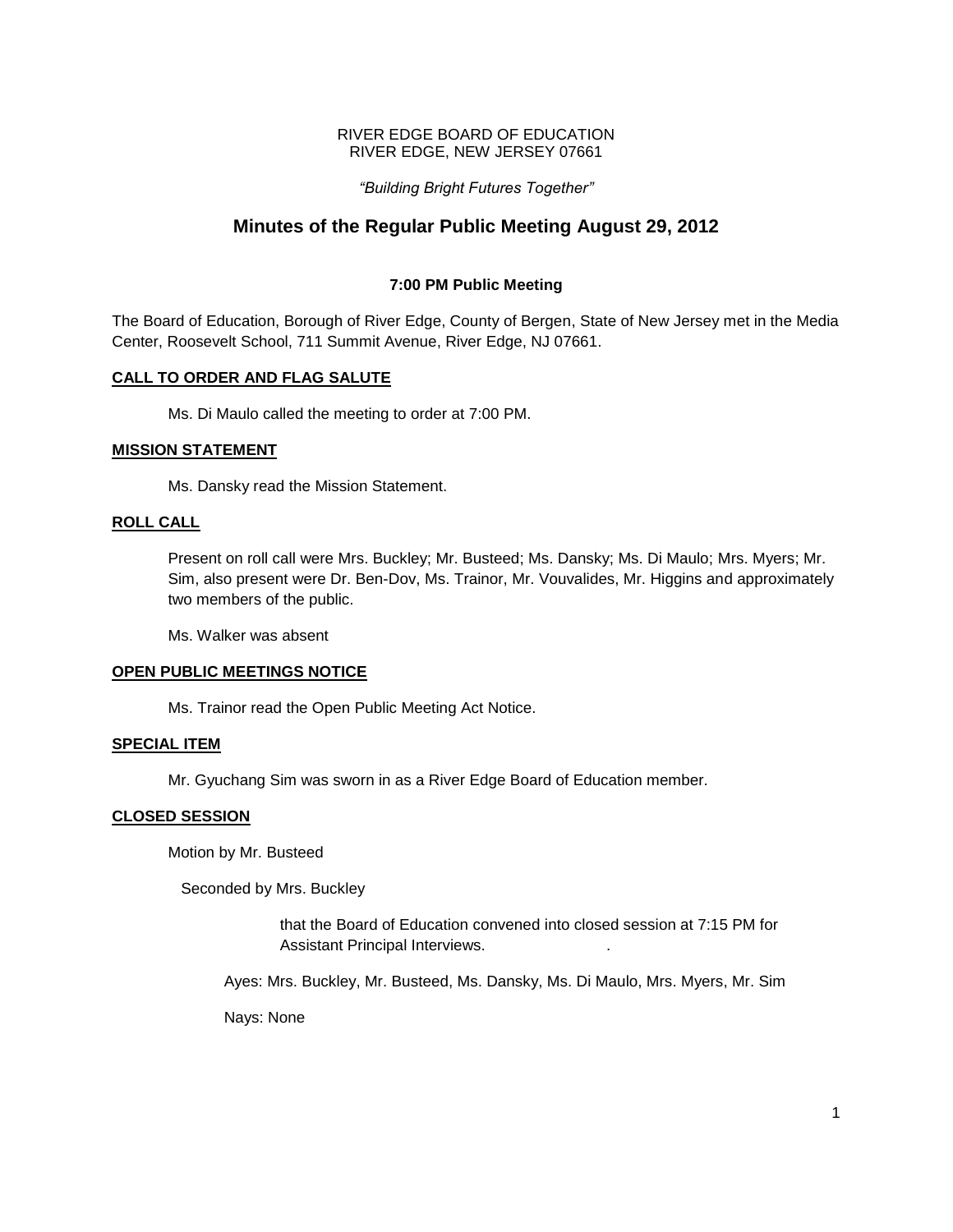# **RECONVENE**

Motion by Mrs. Myers

Seconded by Ms. Dansky

that the Board of Education reconvenes the regular public meeting at 8:45 PM.

Ayes: Mrs. Buckley, Mr. Busteed, Ms. Dansky, Ms. Di Maulo, Mrs. Myers, Mr. Sim

Nays: None

### **SPECIAL/DISCUSSION ITEMS**

Public Comment on Agenda Items-None

Public Hearing on Refunding Bonds-Gary Higgins, Auditor

Gary Higgins reviewed the process of the bond refunding and discussed the potential interest savings on the refinanced bonds.

#### **REPORTS**

#### **SUPERINTENDENT**

Dr. Ben-Dov reported on the following:

- Summer is coming to a close and we are finalizing on all preparations for the 2012-2013 School Year.
- Meet and Greets for kindergarten concluded and they went very well.
- PALS assessments will be administered by the Kindergarten teachers with their students, training took place on Tuesday, August 28, 2012.
- New Teacher Orientation started today and will also be on Thursday, August  $30^{\text{th}}$  Dr. Ben-Dov said we have a wonderful new crew.
- The first day of school for teachers is September 4, 2012 and it will be a Professional Day. Suicide prevention training and Language Arts Professional Development will be held that day.
- Bill Feldman, the new Tri-District Supervisor of Curriculum, will come and join us on Tuesday, September<sup>4th</sup> at teacher orientation.
- Dr. Ben-Dov, Mr. Vouvalides and Mrs. Heitman went to a Bergen County Conference where they spoke about state assessments.
- NJ ASK results came in but the results are very general. We only have the students' individual test scores. It is not enough information to analyze it yet. Once we can analyze it, we will analyze in three different ways: 1. Incoming teachers will get the scores 2. Last year's teachers will get the scores for his/her last year's students 3. Longitudinal scores for students will be compiled.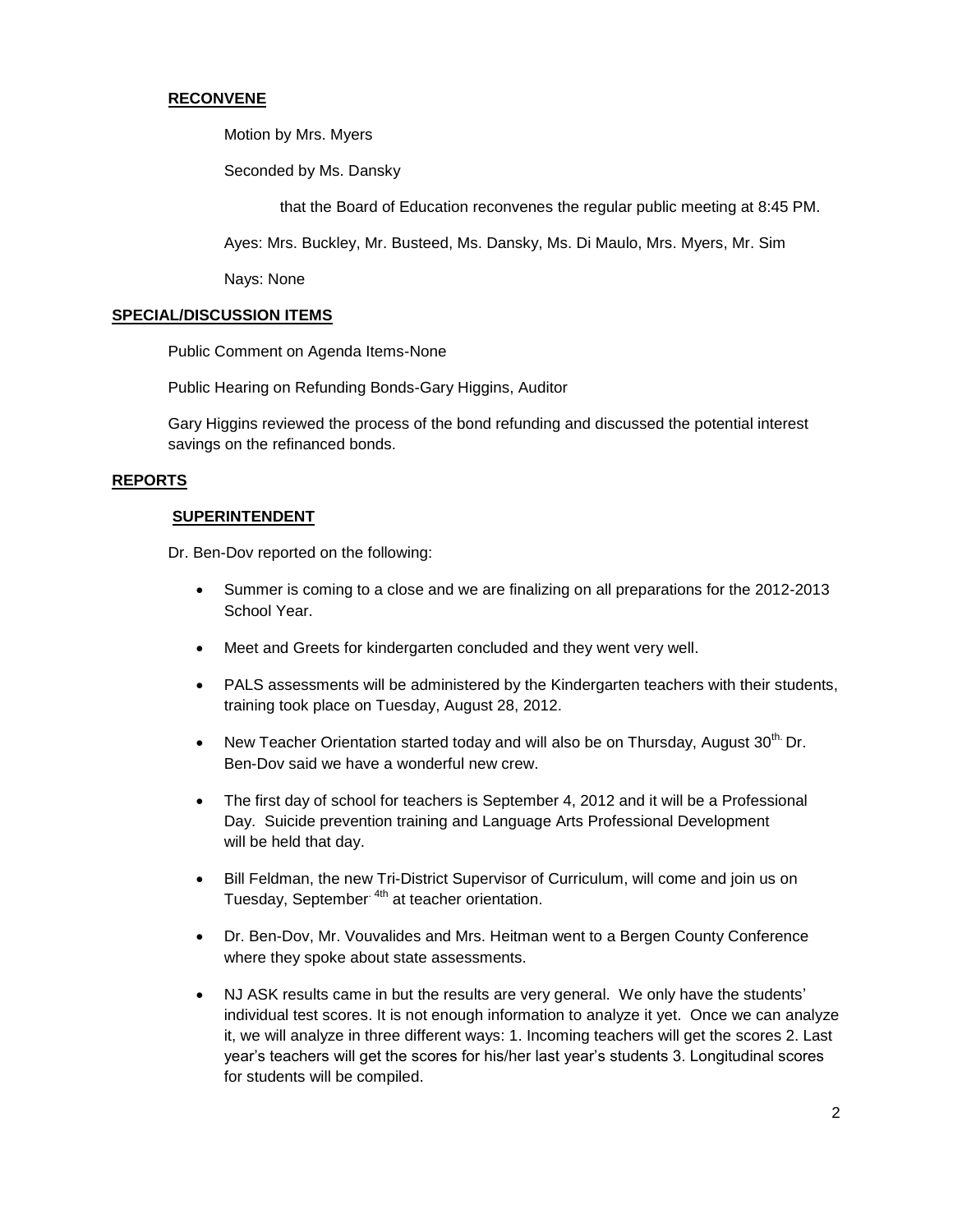- The verdict for the Learnia assessment is a mixed one from the teachers. They didn't think it was enough intervention material.
- Renaissance is a program that is computer based. It assesses students from grades 2-6 in literacy. It collects and analyzes data for strengths and needs of improvement. It offers a longitudinal record and it is designed in a more subjective manner. Dr. Ben-Dov believes this program offers an individual knowledge of every student.
- Building and Grounds have been very busy over the summer. The paving in the driveway at Cherry Hill is complete. The gym at Roosevelt School has been painted. The movements of the rooms at both schools are complete. The energy audit from last year is in process.
- The Block grant was officially awarded to River Edge. We will get \$65,000 and with that money we would like to renovate the upstairs bathroom in Roosevelt School and make it into a boys' room and make the downstairs bathroom for adults only.
- This school year will be our QSAC year. The last time it was a QSAC year was 3 years ago. Dr. Ben-Dov is putting together a QSAC committee. The meeting for this committee should be in September.
- The administrative team has met and discussed the additional funds left from the 2011- 2012 school year. They decided it was best to use these funds on the purchase of two laptop carts. Dr. Ben-Dov recommends that we allocate the funds to this purpose.
- Race to the Top has allowed us to apply for a grant that can be 5-10 million dollars as a Tri-District consortium. The deadline to apply is Thursday August 30, 2012. We put in a letter of intent and we we'll review the application when available.

# **PRINCIPAL**

Mr. Vouvalides reported on the following:

- Mr. Vouvalides complimented the custodians on how good the schools look for this school year.
- Scheduling for the 2012-2013 school year was very difficult this time. He is very pleased with the outcome.
- Mr. Vouvalides attended a Bergen County Conference at Bergen Community College on Wednesday. August 22, 2012.
- The hiring for this school year was very successful and he is pleased with the outcome.

# **BOARD SECRETARY**

Ms. Trainor reported on the following:

 Ms. Trainor received a letter from the Bergen County Clerk's office regarding the order for the ballots for the candidates. The order on the ballots will be Wendy Walker, Colin Busteed and Gyuchang Sim.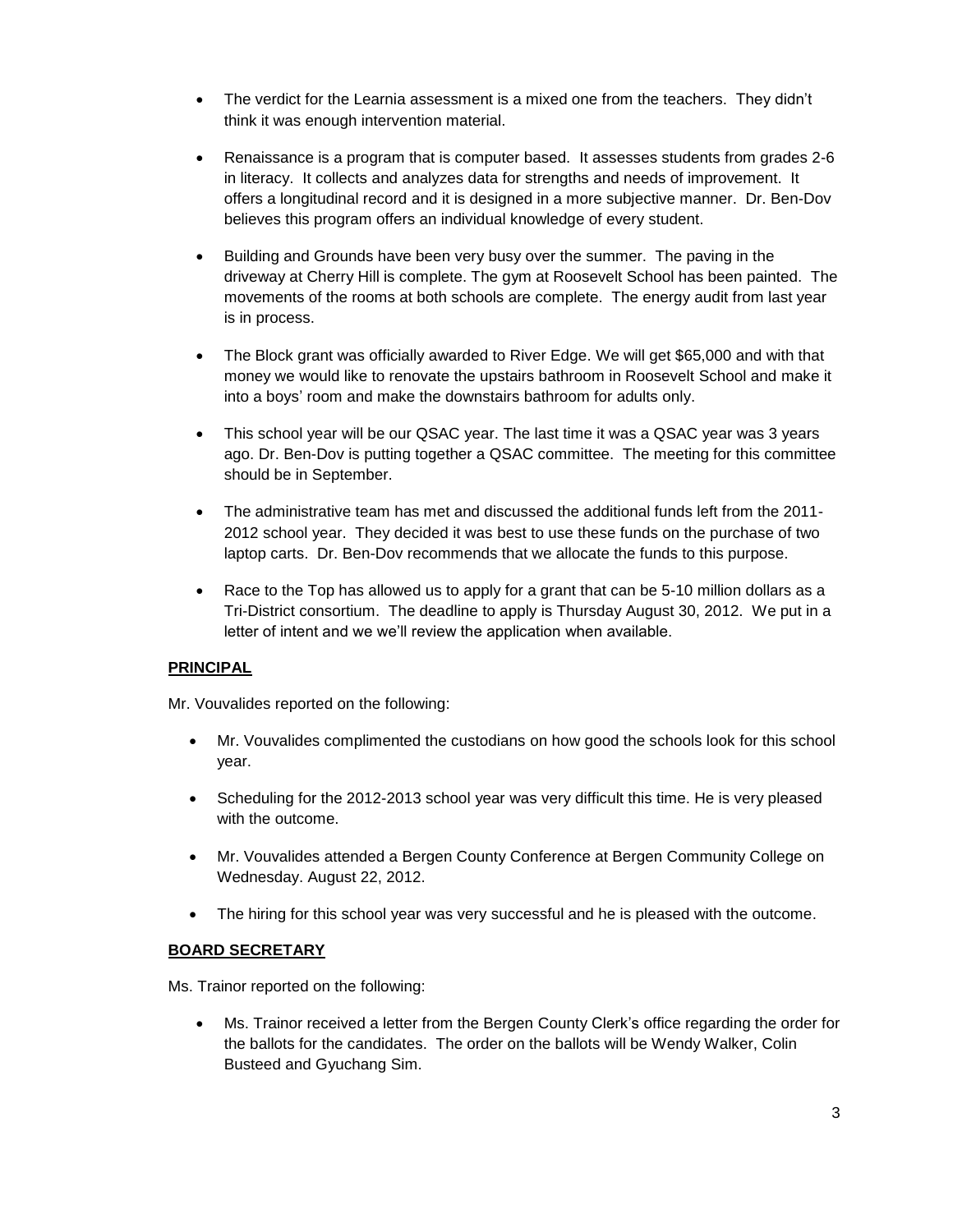The district received formal notification of the award of a Community Development Grant for the 2012-2013 school year in the amount of \$65,296.

# **PRESIDENT**

Ms. Di Maulo reported on the following:

- Ms. Di Maulo would like to invite the new field service Representative from New Jersey School Boards Association to a board meeting to introduce himself.
- The Bergen and Passaic Counties workshop has changed its location. It will now be held at the Bergen County Technical School in Paramus.
- Ms. Di Maulo has completed the 2012-2013 School Board Committees.

# **COMMITTEES**

Mrs. Myers spoke about the finance committee

# **MOTIONS TO BE ACTED UPON**

### **ADMINISTRATION/POLICY**

Motion by Mr. Busteed

Seconded by Mr. Sim

that the Board of Education approve the Minutes of August 1, 2012.

Ayes: Mrs. Buckley, Mr. Busteed, Ms. Dansky, Ms. Di Maulo, Mrs. Myers

Nays: None

Abstained: Mr. Sim

Motion by Mr. Sim

Seconded by Mrs. Buckley

that the Board of Education approve the Special Milk Pricing at rate of .31 per day for the 2012-2013 school year.

that the Board of Education approve the list on file in the district office of pupil records maintained in the district for the 2012-2013 school year. (Addendum)

Ayes: Mrs. Buckley, Mr. Busteed, Ms. Dansky, Ms. Di Maulo, Mrs. Myers, Mr. Sim

Nays: None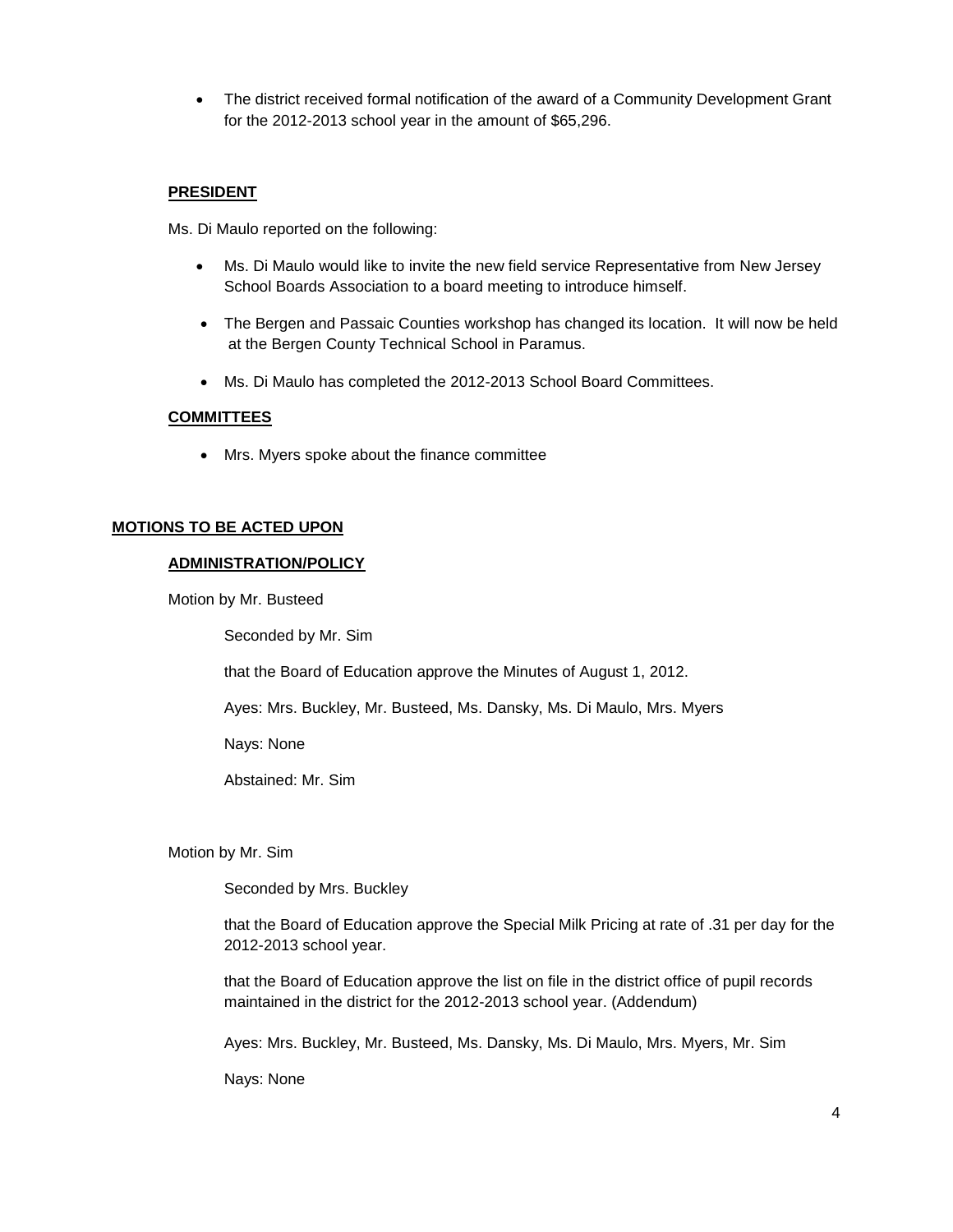### **CURRICULUM/EDUCATION**

Motion by Mrs. Buckley

Seconded by Ms. Dansky

that the Board of Education approve the 2012-2013 school year attendance of specific students at Cherry Hill or Roosevelt School which is other than their customary neighborhood school.(Addendum)

Ayes: Mrs. Buckley, Mr. Busteed, Ms. Dansky, Ms. Di Maulo, Mrs. Myers, Mr. Sim

Nays: None

### **BUILDING & GROUNDS** - None

#### **FINANCE/GRANTS/GIFTS**

Motion by Ms. Dansky

Seconded by Mrs. Myers

that the Board of Education approve the bills & claims dated August 2012 totaling \$356,546.51 including checks #34156 through #34211. (Addendum)

that the Board of Education approve the license agreement with the Extended School Program for the 2012-2013 school year.

Ayes: Mrs. Buckley, Mr. Busteed, Ms. Dansky, Ms. Di Maulo, Mrs. Myers, Mr. Sim

Nays: None

Motion by Mrs. Myers

Seconded by Mr. Busteed

**WHEREAS**, the Board of Education of the Borough of River Edge in the County of Bergen, New Jersey (the "Board" when referring to the governing body and the "School District" when referring to the territorial boundaries governed by the Board) issued \$9,020,000 aggregate principal amount of tax-exempt school bonds dated December 1, 2005 (the "2005 School Bonds"); and

**WHEREAS**, the Board has determined that the current tax-exempt interest rate environment may enable it to realize going-forward debt service savings for the School District property taxpayers through the issuance by the Board of not exceeding \$9,020,000 in Refunding Bonds (the "Refunding Bonds") to refund all or a portion of its outstanding 2005 School Bonds in the amount of \$8,085,000 maturing on February 1 in the years 2016 through 2031 (the "Refunded Bonds"); and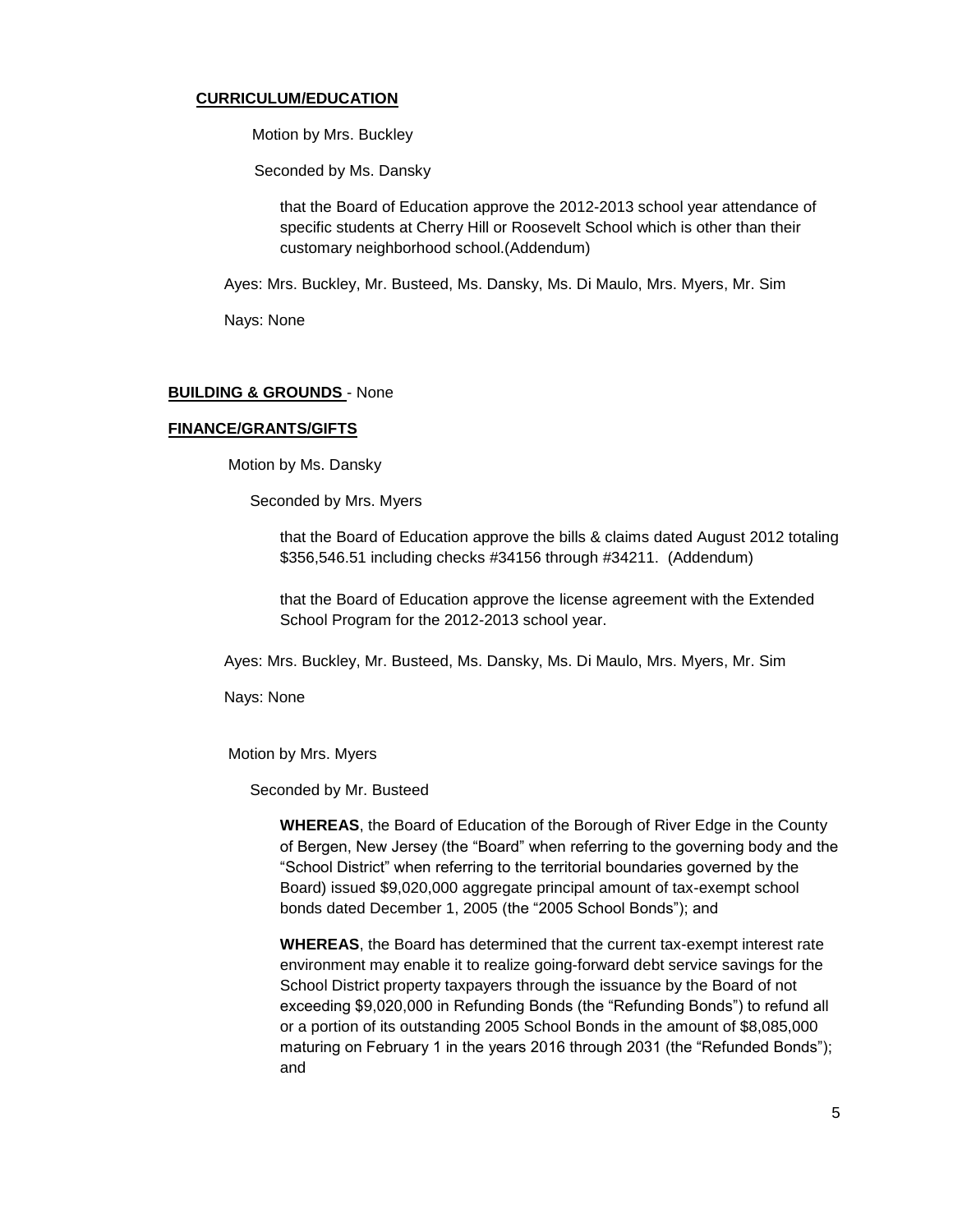**WHEREAS**, the Board, pursuant to a refunding school bond ordinance (the "Refunding Bond Ordinance") introduced on first reading by resolution of the Board on August 8, 2012, authorized the issuance of the Refunding Bonds for the purpose of refunding the Refunded Bonds; and

**WHEREAS**, on the date hereof, the Board has held a public hearing on the Refunding Bond Ordinance; and

**WHEREAS**, the Board has determined to issue and sell such Refunding Bonds; and

**WHEREAS**, the Board now desires to finally adopt the Refunding Bond Ordinance and to authorize certain actions in connection with the sale and issuance of the Refunding Bonds.

# **NOW THEREFORE, BE IT RESOLVED BY THE BOARD OF EDUCATION OF THE BOROUGH OF RIVER EDGE IN THE COUNTY OF BERGEN, NEW JERSEY, AS FOLLOWS:**

**SECTION 1**. The Refunding Bond Ordinance is hereby adopted and shall take effect immediately.

**SECTION 2**. The Refunding Bonds are hereby authorized to be sold to, and the Board hereby appoints NW Capital Markets, to serve as the Underwriter (the "Underwriter"), upon the terms set forth herein and set forth in its proposal to the Board.

**SECTION 3**. There is hereby delegated to the Business Administrator/Board Secretary, subject to the limitations contained herein and in consultation with Wilentz, Goldman & Spitzer, P.A., Woodbridge, New Jersey, Bond Counsel to the Board ("Bond Counsel") and Lerch, Vinci & Higgins, LLP, Fair Lawn, New Jersey, ( the "Auditor"), the power with respect to the Refunding Bonds to determine and carry out the following:

a) the sale of the Refunding Bonds at private sale, provided that the purchase price paid by the purchaser thereof shall not be less than ninety-five percent (95%) of the principal amount of the Refunding Bonds so sold;

b) the principal amount of Refunding Bonds to be issued, provided that (i) such amount shall not exceed \$9,020,000, and (ii) such amount shall not exceed the amount necessary to pay the costs of issuance associated with the Refunding Bonds and to fund the deposit to the escrow fund as set forth in the Escrow Deposit Agreement (as defined herein) in an amount that, when invested, will be sufficient to provide for the timely payments required for the Refunded Bonds;

c) the maturity dates and the principal amount of each maturity of the Refunding Bonds, provided that no Refunding Bonds refunding the Refunded Bonds shall mature later than February 1, 2031.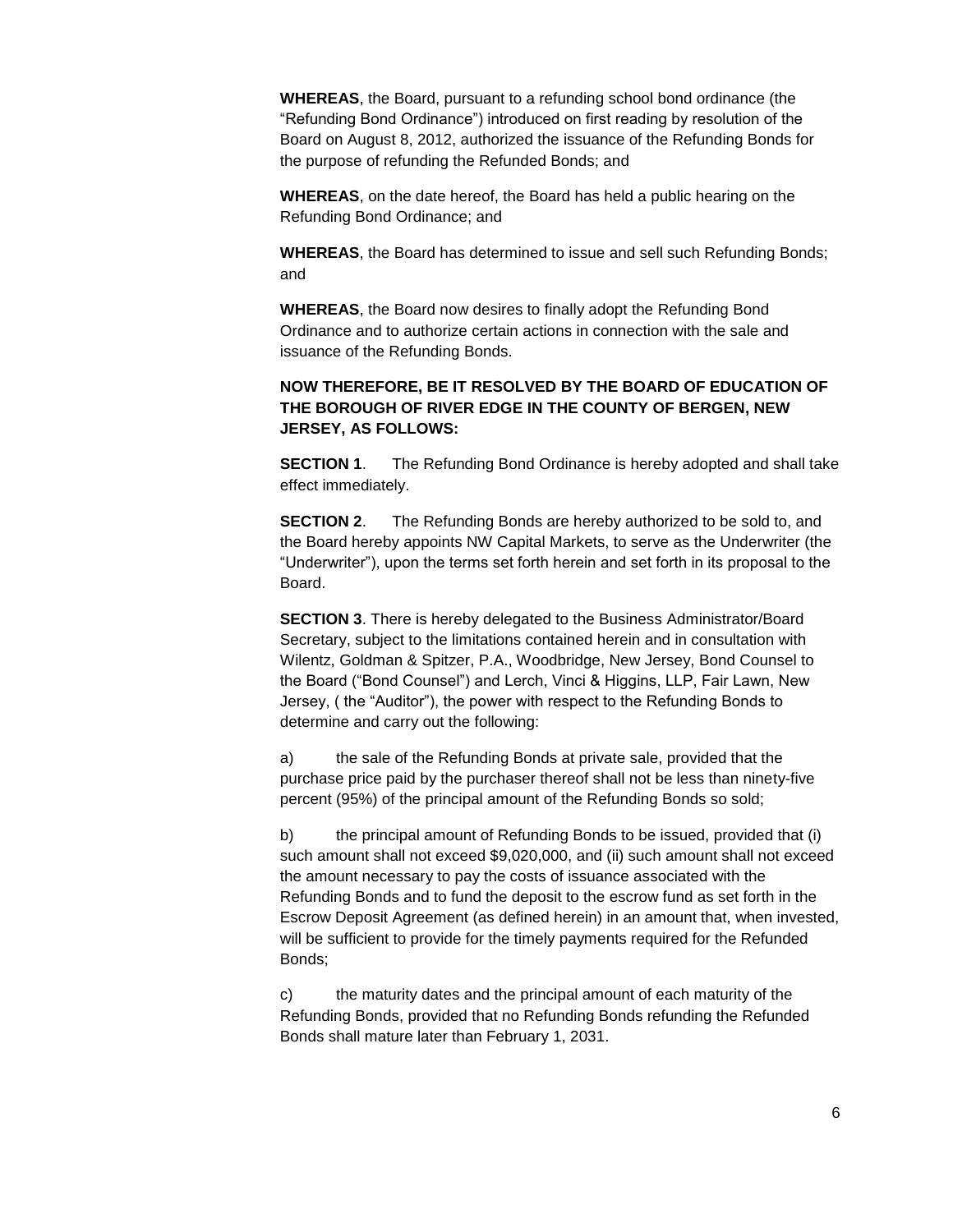d) the interest payment dates and the interest rates on the Refunding Bonds, provided that the true interest cost on the Refunding Bonds shall produce a present value debt service savings of at least three percent (3%) of the principal amount of the Refunded Bonds;

e) the denomination or denominations of and the manner of numbering and lettering the Refunding Bonds, provided that all Refunding Bonds of like maturity shall be identical in all respects, except as to denominations, amounts, numbers and letters;

f) provisions for the sale or exchange of the Refunding Bonds and for the delivery thereof;

g) the form of the Refunding Bonds shall be substantially in the form set forth in Exhibit A attached hereto, with such additions, deletions and omissions as may be necessary for the Board to market the Refunding Bonds in accordance with the requirements of The Depository Trust Company, New York, New York, ("DTC") and the Purchase Contract (as defined herein);

h) the direction for the application and investment of the proceeds of the Refunding Bonds; and

i) any other provisions deemed advisable by the Business Administrator/Board Secretary not in conflict with the provisions hereof.

In addition, the issuance of the Refunding Bonds shall comply with the provisions of N.J.A.C. 5:30-2.5, including that within 10 days of the date of the closing on the Refunding Bonds, the Business Administrator/Board Secretary shall file a report with the Local Finance Board within the Division of Local Government Services, New Jersey Department of Community Affairs setting forth (a) a comparison of the Refunding Bonds' debt service and the Refunded Bonds' debt service which comparison shall set forth the present value savings achieved by the issuance of the Refunding Bonds; (b) a summary of the issuance of the Refunding Bonds; (c) an itemized accounting of all costs of issuance in connection with the issuance of the Refunding Bond and (d) a certification of the Business Administrator/Board Secretary that (i) all of the conditions of section (b) of N.J.A.C. 5:30- 2.5 have been met and (ii) this resolution authorizing the issuance of the Refunding Bonds, adopted pursuant 18A:24-61.5(b), was approved by a two-thirds vote of the full membership of the Board.

The Business Administrator/Board Secretary shall execute a certificate evidencing the determinations or other actions taken pursuant to the authority granted hereunder, and any such certificate shall be conclusive evidence of the actions or determinations of the Business Administrator/Board Secretary as to the matters stated therein.

**SECTION 4.** The President and Vice-President of the Board are hereby authorized and directed to execute by manual or facsimile signature the Refunding Bonds in the name of the Board and the corporate seal (or facsimile thereof) shall be thereunto affixed, imprinted, engraved or otherwise reproduced thereon. The Business Administrator/Board Secretary is hereby authorized and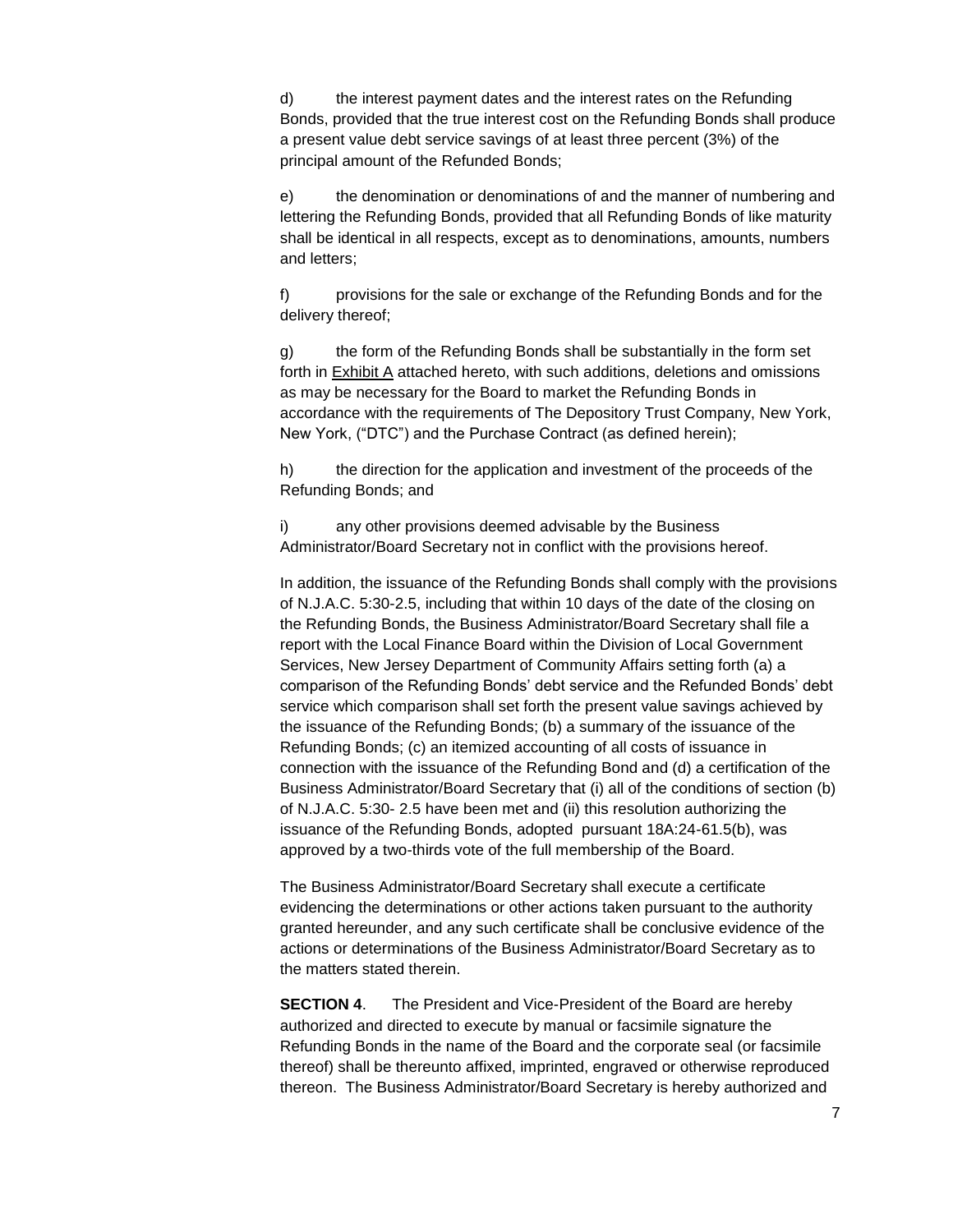directed to attest to such signature and to the affixing of said seal to the Refunding Bonds.

**SECTION 5**. The Business Administrator/Board Secretary, in consultation with Bond Counsel and the Auditor, is hereby authorized and directed to approve the Bond Purchase Contract (the "Purchase Contract") for the Refunding Bonds, to be dated the date of sale of such Refunding Bonds and to be executed by the Underwriter. The President, Vice-President and Business Administrator/Board Secretary are hereby authorized and directed on behalf of the Board to execute and deliver said Purchase Contract.

**SECTION 6**. The Business Administrator/Board Secretary, in consultation with Bond Counsel and the Auditor, is hereby authorized and directed to apply and qualify for the issuance of any policy of municipal bond insurance and to approve a Commitment for Municipal Bond Insurance (the "Commitment") setting forth the terms and conditions (including premium charges) upon which a bond insurer proposes to issue its bond insurance policy covering the Refunding Bonds. The Business Administrator/Board Secretary is hereby authorized and directed on behalf of the Board to execute and deliver said Commitment.

**SECTION 7.** The Business Administrator/Board Secretary, in consultation with Bond Counsel, is hereby authorized and directed to approve the Escrow Deposit Agreement (the "Escrow Deposit Agreement") with an escrow agent (the "Escrow Agent") to be selected by the Business Administrator/Board Secretary, in consultation with Bond Counsel, with respect to the Refunded Bonds, to be dated the date of the closing on the Refunding Bonds. The President and Vice-President of the Board are hereby authorized and directed to execute and deliver the Escrow Deposit Agreement in the name of the Board and the corporate seal (or facsimile thereof) shall be thereunto affixed, imprinted, engraved or otherwise reproduced thereon. The Business Administrator/Board Secretary is hereby authorized and directed to attest to such signature and to the affixing of said seal to the Escrow Deposit Agreement. The Underwriter is hereby authorized to act as the agent and representative of the Board for the purpose of subscribing for the purchase of United States Treasury Securities – State and Local Government Series to be held by the Escrow Agent.

**SECTION 8**. The Business Administrator/Board Secretary is hereby authorized and directed to select a verification agent (the "Verification Agent"), if required, in consultation with Bond Counsel and the Auditor, with respect to the Refunded Bonds. The Verification Agent shall prepare the verification report required to verify the sufficiency of the escrowed monies to refund the Refunded Bonds.

**SECTION 9.** It is hereby delegated to the Business Administrator/Board Secretary the authority to "deem final" (as defined under the Rule (as hereinafter defined)) a Preliminary Official Statement (the "Preliminary Official Statement") and such official is hereby authorized and directed to execute and deliver a certificate to the Underwriter evidencing the same. The preparation and distribution by the Board, in consultation with Bond Counsel and counsel to the Underwriter, of a Preliminary Official Statement for the Refunding Bonds to be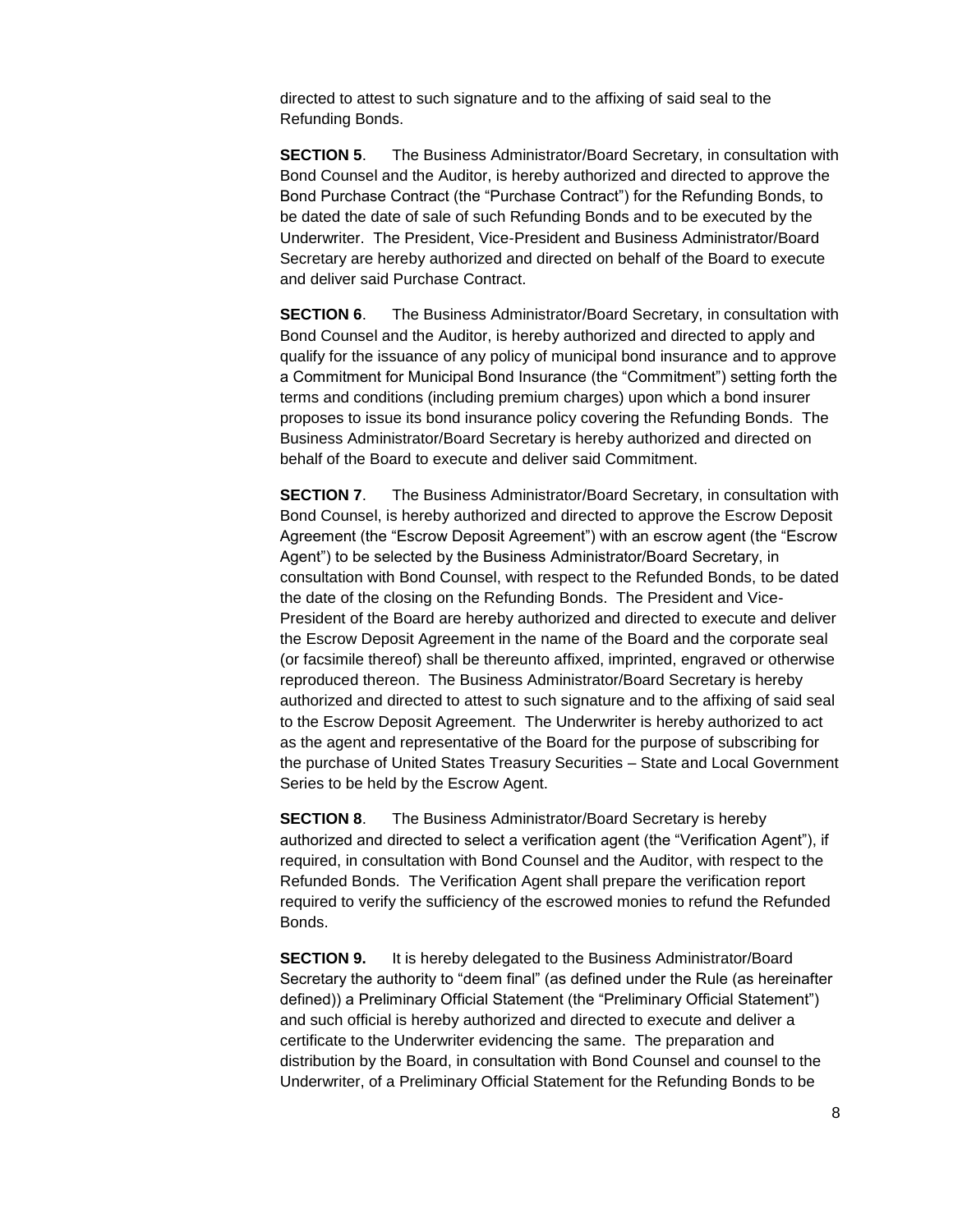used in connection with the marketing of such Refunding Bonds, is hereby approved and any previous actions undertaken by various representatives and officers of the Board with respect thereto are hereby ratified and confirmed. Upon the sale of the Refunding Bonds to the Underwriter, the Preliminary Official Statement shall be so modified by the Business Administrator/Board Secretary, in consultation with Bond Counsel, to reflect the effect of the pricing of the Refunding Bonds and the Purchase Contract and any other revision not inconsistent with the substance thereof deemed necessary or advisable by Bond Counsel, and said Preliminary Official Statement as so modified shall constitute the final Official Statement (the "Official Statement"). The Business Administrator/Board Secretary is authorized and directed on behalf of the Board to execute and deliver said Official Statement.

**SECTION 10**. The Board hereby covenants and agrees that it will comply with and carry out all of the provisions of a Continuing Disclosure Certificate (the "Certificate") which will set forth the obligation of the Board to file budgetary, financial and operating data on an annual basis and notices of certain enumerated events deemed material in accordance with the provision of the Rule. The Business Administrator/Board Secretary is hereby authorized and directed to execute and deliver this Certificate evidencing the Board's undertaking with respect to the Rule. Notwithstanding the foregoing, failure of the Board to comply with the Certificate shall not be considered a default on the Refunding Bonds; however, any Bondholder may take such actions as may be necessary and appropriate, including seeking mandamus or specific performance to cause the Board to comply with its obligations hereunder.

**SECTION 11**. The President, Vice-President and Business Administrator/Board Secretary or any other appropriate officer or representative of the Board, are hereby authorized and directed to execute and deliver any and all documents and to do and cause to be done any and all acts and things necessary or proper for carrying out the transactions contemplated by this resolution, the Purchase Contract, the Certificate, the Escrow Deposit Agreement and the Commitment, and for the authorization, sale and issuance of the Refunding Bonds. The execution by such officials and officers of any such documents, with changes, insertions or omissions approved by the Business Administrator/Board Secretary, in consultation with Bond Counsel, as hereinabove provided, shall be conclusive and no further ratification or other action by the Board shall be required with respect thereto.

**SECTION 12.** The Board hereby covenants to maintain the exclusion from gross income under Section 103(a) of the Internal Revenue Code of 1986, as amended (the "Code") of the interest on the Refunding Bonds. The Refunding Bonds will be designated as "qualified tax-exempt obligations" for purposes of section 265(b)(3)(B)(ii) of the Code

**SECTION 13** All other resolutions adopted in connection with the Refunding Bonds and inconsistent herewith are hereby rescinded to the extent of such inconsistency.

**SECTION 14.** This resolution shall take effect immediately.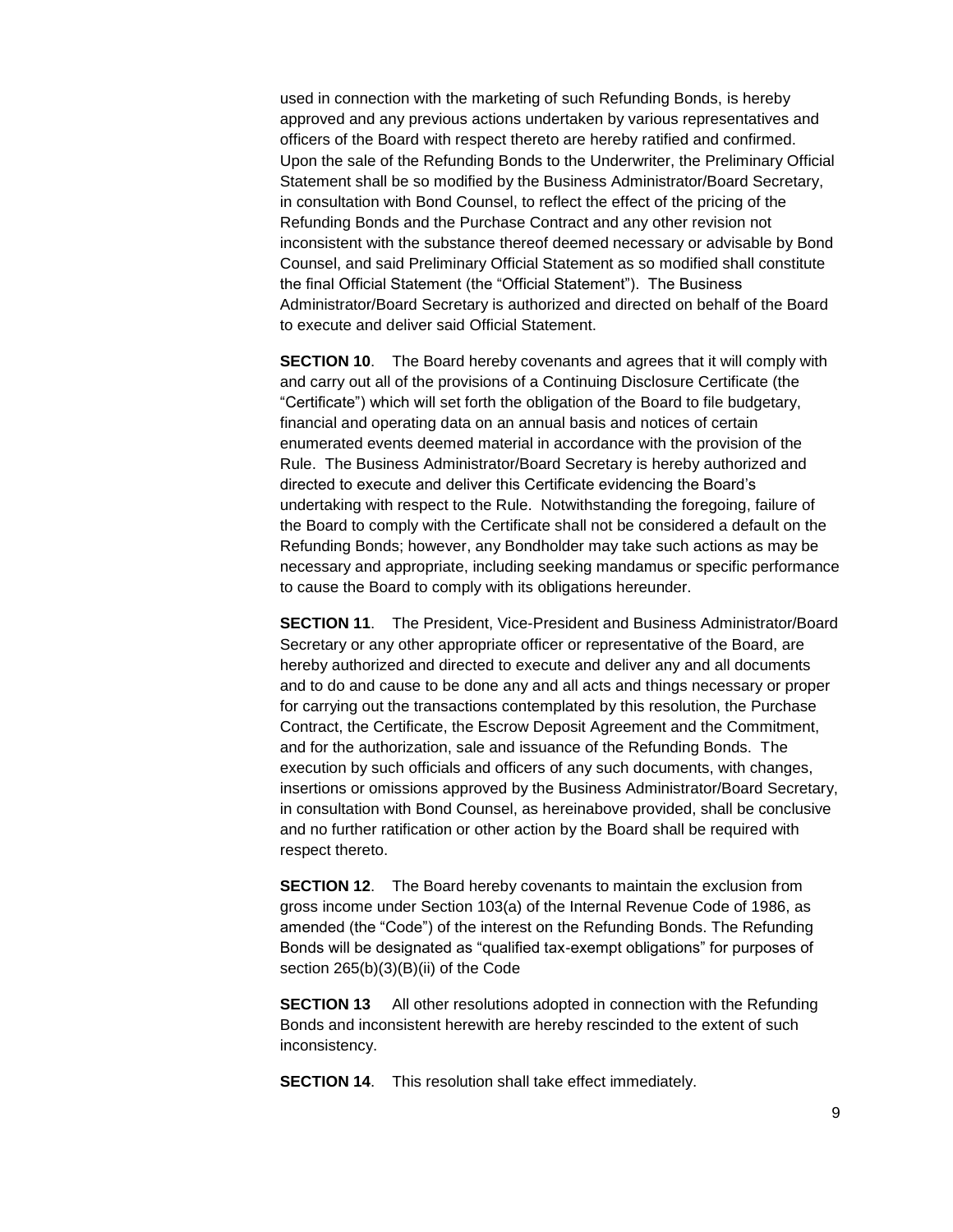Ayes: Mrs. Buckley, Mr. Busteed, Ms. Dansky, Ms. Di Maulo, Mrs. Myers, Mr. Sim

Nays: None

#### **PERSONNEL**

Motion by Mr. Busteed

Seconded by Mr. Sim

that the Board of Education, with the recommendation of the Superintendent, approve, Gianna Apicella, Teacher in Charge, for Cherry Hill School for the 2012- 2013 school year.

that the Board of Education, with the recommendation of the Superintendent, approve Frank Perrone, Teacher in Charge, for Roosevelt School for the 2012- 2013 school year.

that the Board of Education, with the recommendation of the Superintendent, approve , Stan Stevens, Cherry Hill and Mark Jentz, Roosevelt as Lead Custodians for the 2012-2013 school year.

that the Board of Education accept, with regret, the resignation of Maria Pico, part-time Spanish Teacher, effective August 10, 2012.

that the Board of Education approve the following individuals to be approved for Morning Supervision Duty as per Article XIII Section 13.3 of the River Edge Education Association Contract Agreement for the 2012-2013 School Year.

> Lisa Patrocinio Nevin Werner Deborah Maher Katie O' Brien Kate Langan Casey Burdette

that the Board of Education accept, with regret, the resignation of Theresa Bevilacqua, Part-Time Aide, effective August 17, 2012.

that the Board of Education accept, with regret, the resignation of Marie Boyan, Clerical Aide, effective August 31, 2012.

that the Board of Education, with the recommendation of the Superintendent approve Maureen Martin as a maternity leave replacement for Nicole Campbell, effective September 1, 2012 to November 30, 2012, Step 4,MA

that the Board of Education accept, with regret, the resignation of Emily Chiciak, Part-Time Aide, effective August 22, 2012.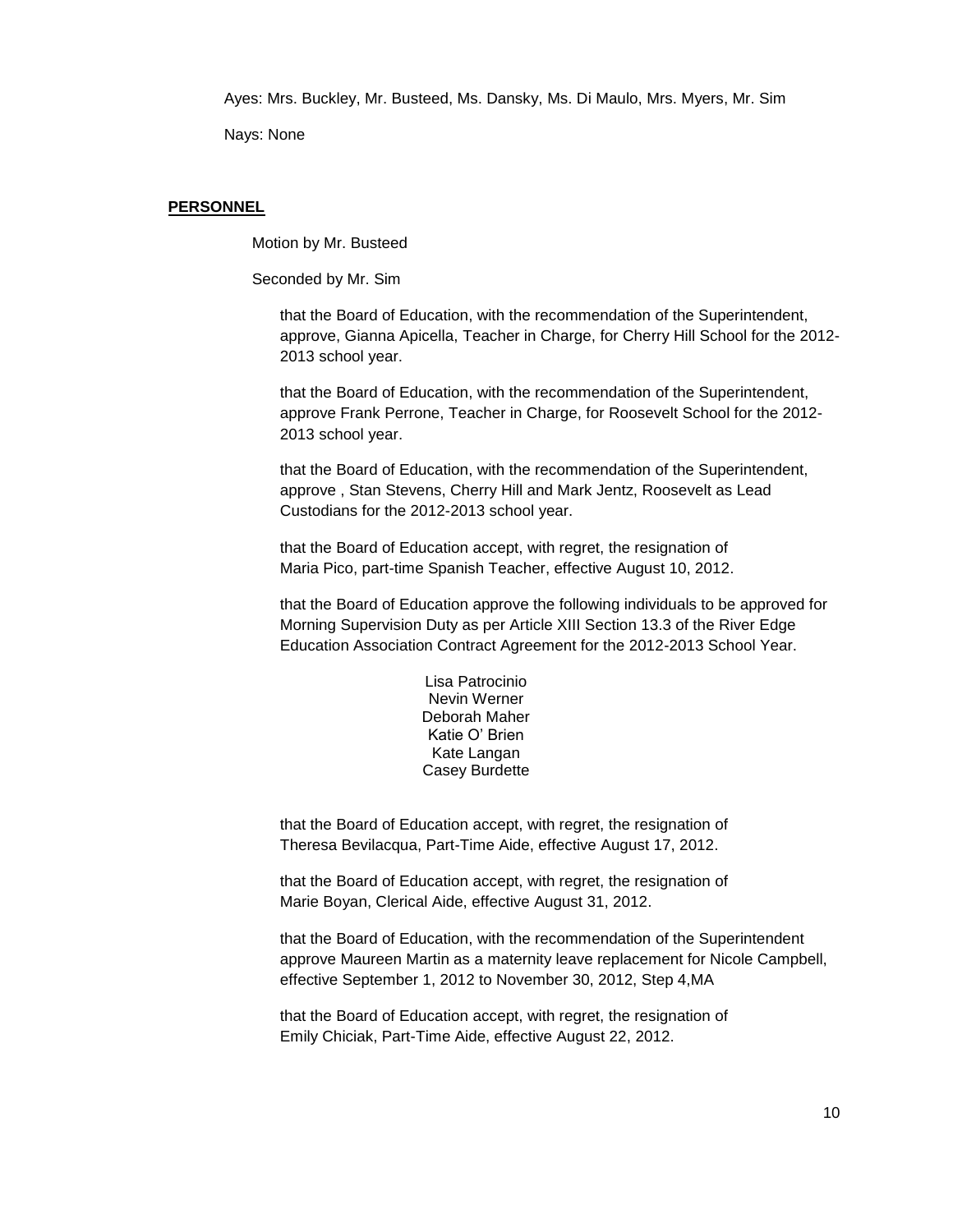that the Board of Education, with the recommendation of the Superintendent approve Laura Ruggiero as a maternity leave replacement for Jodi Stebbins, effective October 22, 2012 to February 1, 2013, Step 4,MA

that the Board of Education, with the recommendation of the Superintendent, approve Christine Jennings, Part-Time Spanish Teacher, effective September 1, 2012 through June 30, 2013, Step 12, BA.

that the Board of Education, with the recommendation of the Superintendent, approve Alanna Morgan, ABA Aide, effective September 1, 2012 through June 30, 2013.

that the Board of Education, with the recommendation of the Superintendent, approve Luciana Lo Schiavo, Part-Time Aide, effective September 1, 2012 through June 30, 2013.

that the Board of Education accept, with regret, the resignation of Kim Schmitt Thomas, Part-Time Aide, effective August 13, 2012.

that the Board of Education, with the recommendation of the Superintendent, approve Gianna Apicella and Jessica McSherry to present staff development for the Building Bridges staff for a maximum of 18 hours each.

Ayes: Mrs. Buckley, Mr. Busteed, Ms. Dansky, Ms. Di Maulo, Mrs. Myers, Mr. Sim

Nays: None

### **RIVER EDGE SPECIAL EDUCATION** -None

### **REGION V ADMINISTRATION & TRANSPORTATION**

Motion by Mr. Sim

Seconded by Mrs. Buckley

that the Board of Education approve the following Quote Contract for Radiant Transportation. (Addendum)

| Route # | <b>Transporter</b>     | <b>Per Diem</b> |
|---------|------------------------|-----------------|
| 1944    | <b>Stepping Stones</b> | \$232.00        |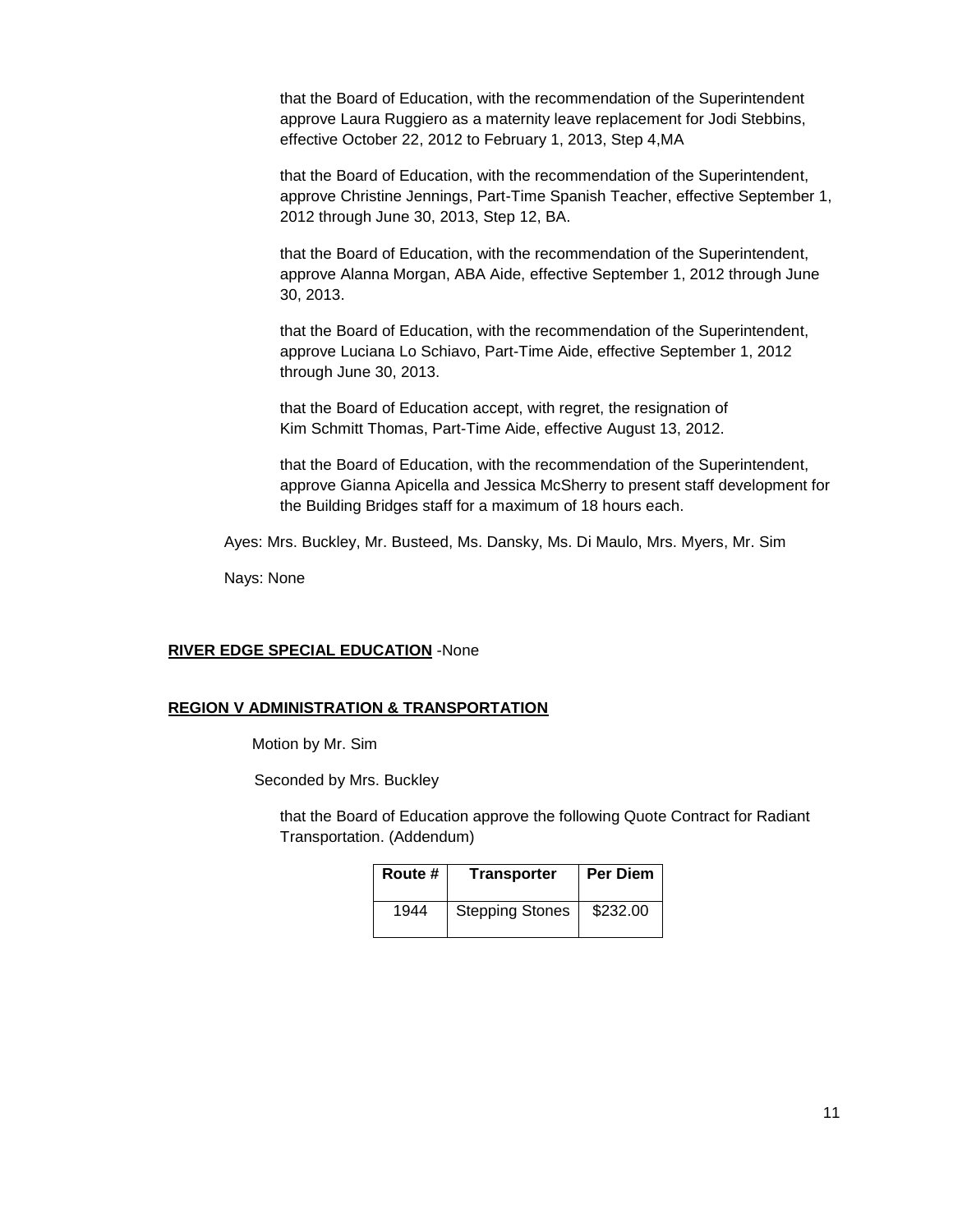that the Board of Education approve the following Summer Quote Contract for Ace Transportation. (Addendum)

| Route # | <b>Transporter</b> | <b>Per Diem</b> |
|---------|--------------------|-----------------|
| Q138    | Gramon School      | \$118.00        |

that the Board of Education approve the Summer Quote Contract for N&Y Transportation. (Addendum)

| Route # | <b>Transporter</b>       | Per Diem |
|---------|--------------------------|----------|
| Q136    | Northern Valley Demarest | \$140.00 |

that the Board of Education approve the following Summer Quote for D&M Tours. (Addendum)

| Route # | <b>Transporter</b>                       | <b>Per Diem</b> |
|---------|------------------------------------------|-----------------|
| Q137    | Learning Center for Exceptional Children | \$110.00        |

that the Board of Education approve the 2012-2013 Transportation Services Agreement between Passaic County Ed. Services Commission (Host) and Region V(Joiner). (Addendum)

that the Board of Education approve the following Bid Contract for S & D Transportation. (Addendum)

| Route # | Transporter                | <b>Per Diem</b> |
|---------|----------------------------|-----------------|
| 1975    | Washington South Ridgewood | \$117.00        |

that the Board of Education approve the following Quote Contract for S & D Transportation. (Addendum)

| Route # | <b>Transporter</b> | <b>Per Diem</b> |
|---------|--------------------|-----------------|
| 1934    | Midland Park HS    | \$124.00        |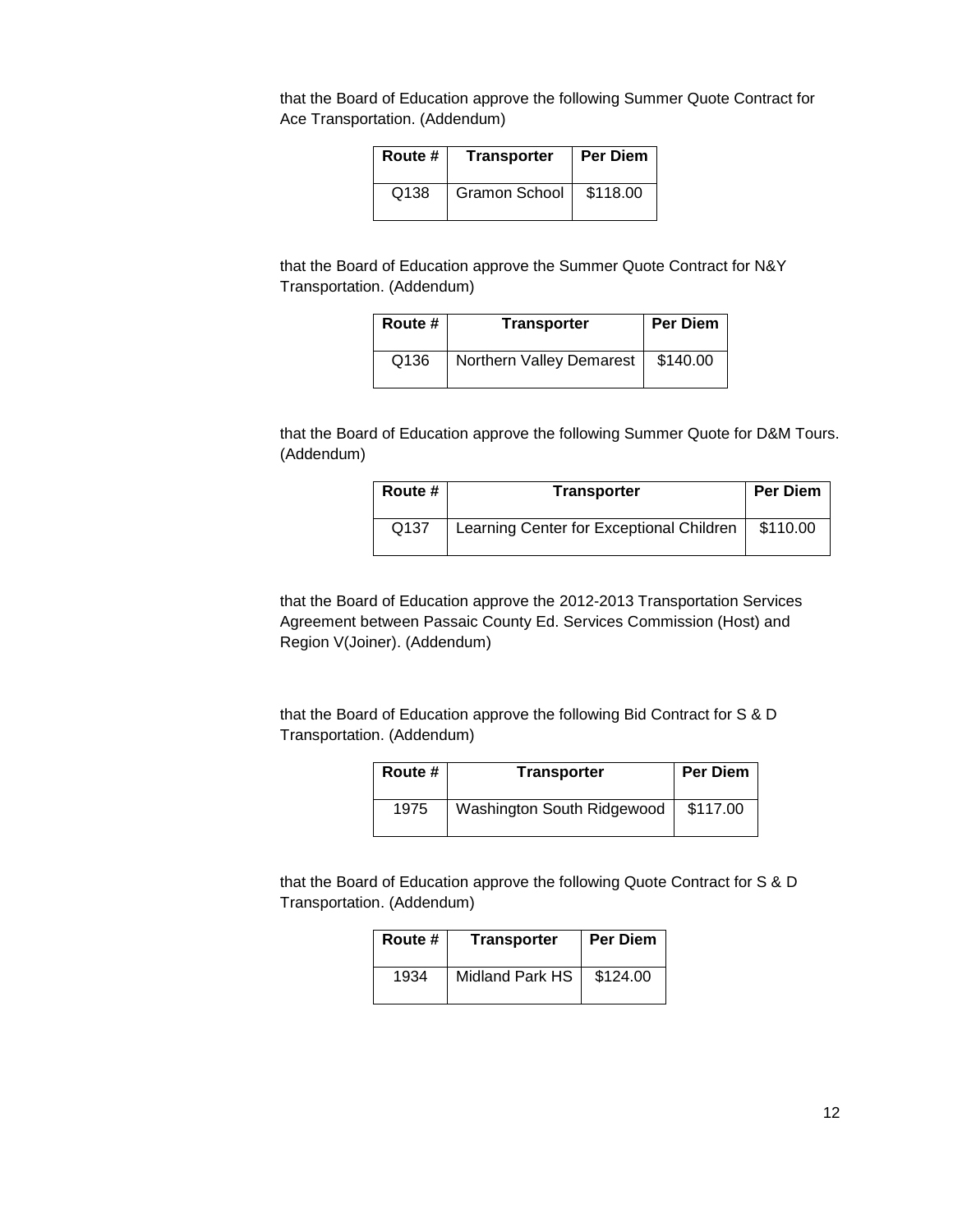that the Board of Education approve the following Bid Contract for Destiny 23 Transportation. (Addendum)

| Route # | <b>Transporter</b>                  | <b>Per Diem</b> |
|---------|-------------------------------------|-----------------|
| 1970    | Stepping Stones/ Westbridge Academy | \$182.00        |
| 1976    | <b>Reyerson School</b>              | \$149.00        |

# **BE IT RESOLVED THAT THE REGION V COUNCIL FOR SPECIAL EDUCATION WILL PROVIDE SHARED SERVICES FOR ITS MEMBER DISTRICTS AND BE IT FURTHER RESOLVED THAT THE RIVER EDGE BOARD OF EDUCATION,** upon recommendation of the Superintendent, approves the following Region V Shared Services Consultants, Psychologists, Learning Disabilities Teacher Consultants, Social Workers, Speech Language

Specialists, Occupational and Physical Therapists provide evaluations, direct services and consultation, to non-public and public schools for member districts upon request for the 2012-2013 school year.

| <b>Christine Moran</b>              | <b>Occupational Therapist</b>            |
|-------------------------------------|------------------------------------------|
| <b>VGC Advisors LLC</b>             | <b>Occupational Therapist</b>            |
| Rachel Erlich                       | <b>Occupational Therapist</b>            |
| Aviva Goldwasser                    | <b>Occupational Therapist</b>            |
| D.W. Putt Educational Services, LLC | Learning Disabilities Teacher Consultant |
| * Leslie Weinberg                   | Speech and Language Specialist           |
| JSara Taragin                       | Speech and Language Specialist           |
| Joan Worsmer                        | Speech and Language Specialist           |
| Teaneck Speech and Language Center  | Speech and Language Specialist           |
| Michelle Goodman                    | <b>Region V Consultant</b>               |
| Johanna Bargisen                    | <b>Region V Consultant</b>               |
| Kiran Gulati                        | <b>Region V Consultant</b>               |
| Rocco Recchione                     | Learning Disabilities Teacher Consultant |
|                                     |                                          |

that the Board of Education approve the bills & claims dated August 29, 2012 totaling \$53,777.18 including checks #60111 through #60230.

Ayes: Mrs. Buckley, Mr. Busteed, Ms. Dansky, Ms. Di Maulo, Mrs. Myers, Mr. Sim

Nays: None

**PUBLIC DISCUSSION** -None